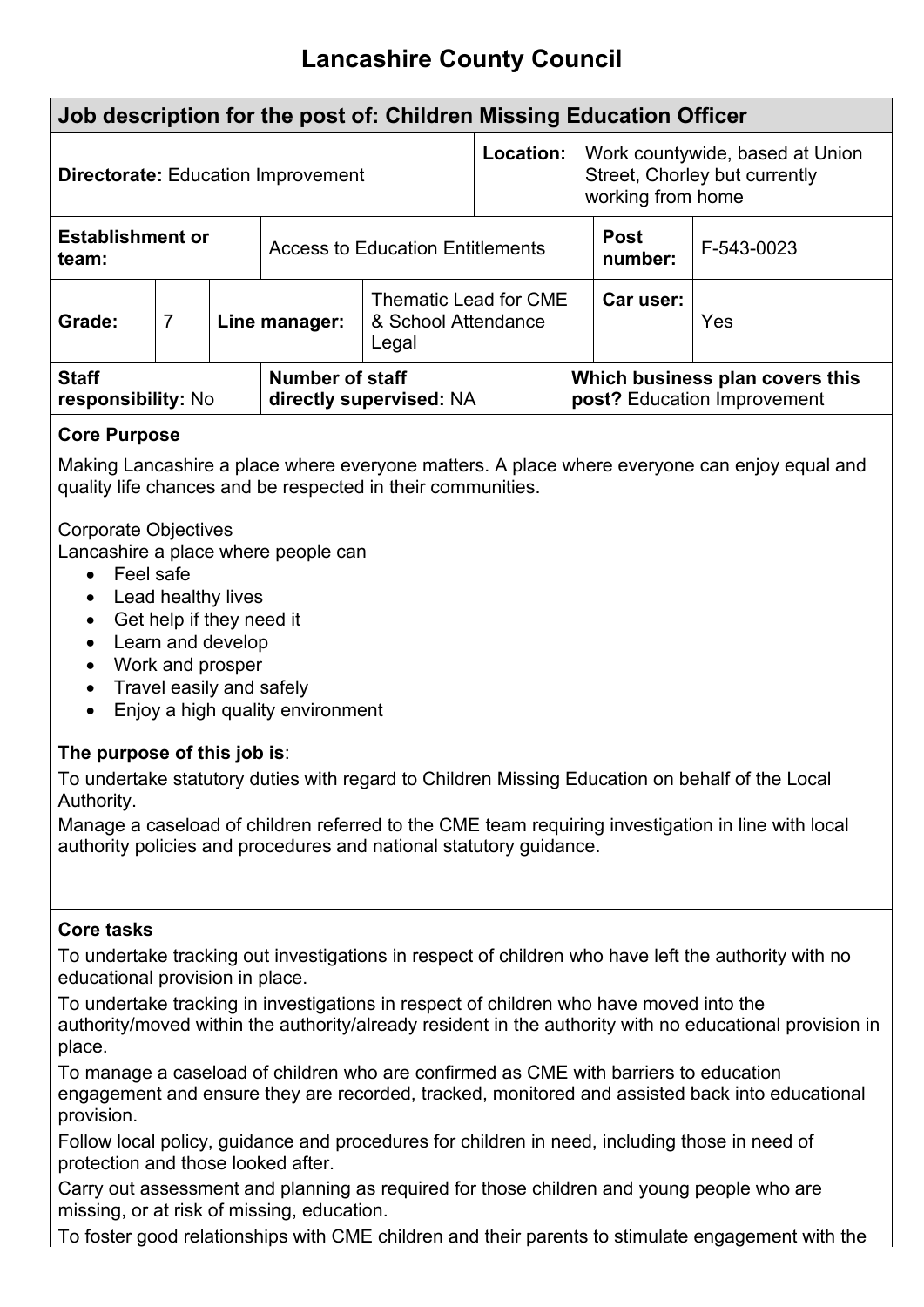education process and ensure that children, young people and their families are consulted and involved in decision making.

To initiate legal interventions in respect of School Attendance Orders.

Use and maintain systems of notification, recording, tracking and monitoring a caseload of children/young people who are missing from, or at risk of going missing from, education and provide data for the team manager as requested.

Foster excellent working relationships with relevant agencies/persons in respect of CME enquiries/investigations.

Prepare for and participate in regular supervisions to ensure good case progression.

Provide advice, support and challenge to schools and colleagues in respect of removals from school roll.

Prepare for and participate in the multi-agency CME panels.

Undertake any other duties in relation to this area of work.

| <b>Prepared by:</b>   L Lenoir |  |  | Date: 15/12/2021 |
|--------------------------------|--|--|------------------|
|--------------------------------|--|--|------------------|

#### **Equal opportunities**

We are committed to achieving equal opportunities in the way we deliver services to the community and in our employment arrangements. We expect all employees to understand and promote this policy in their work.

#### **Health and safety**

All employees have a responsibility for their own health and safety and that of others when carrying out their duties and must help us to apply our general statement of health and safety policy.

#### **Safeguarding Commitment**

We are committed to protecting and promoting the welfare of children, young people and vulnerable adults.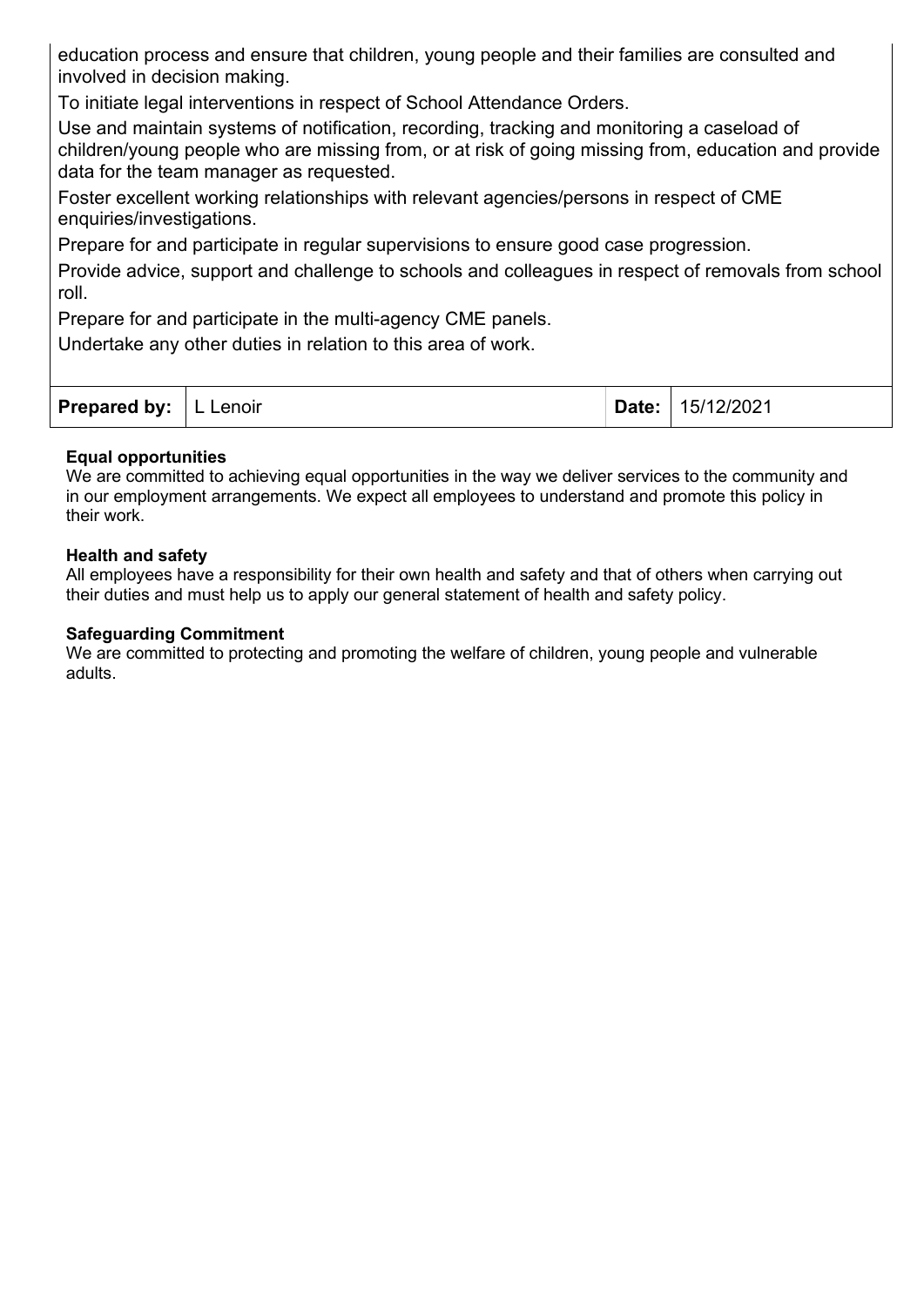# **Lancashire County Council**

| <b>Person specification form</b>                                                                                                                                       |                                             |                                                                                                                   |  |
|------------------------------------------------------------------------------------------------------------------------------------------------------------------------|---------------------------------------------|-------------------------------------------------------------------------------------------------------------------|--|
| <b>Job title: Children Missing Education Officer</b>                                                                                                                   | Grade: 7                                    |                                                                                                                   |  |
| <b>Directorate: Education Improvement</b>                                                                                                                              | Post number: F-543-0023                     |                                                                                                                   |  |
| <b>Establishment or team: Access to Education Entitlements</b>                                                                                                         |                                             |                                                                                                                   |  |
| <b>Requirements</b><br>(based on the job description)                                                                                                                  | <b>Essential (E)</b><br>or<br>desirable (D) | To be identified<br>by: application<br>form (AF),<br>interview (I),<br>test $(T)$ , or<br>other (give<br>details) |  |
| Qualifications                                                                                                                                                         |                                             |                                                                                                                   |  |
| Educated to GCE A level or equivalent                                                                                                                                  | Е                                           | AF                                                                                                                |  |
| <b>Qualification in relevant Children's Services</b>                                                                                                                   | D                                           | <b>AF</b>                                                                                                         |  |
| ICT Skills qualifications such as GCSE, CLAIT, ECDL etc                                                                                                                | D                                           | <b>AF</b>                                                                                                         |  |
| <b>Experience</b>                                                                                                                                                      |                                             |                                                                                                                   |  |
| Experience of working with children/young people and/or<br>families in an education or social work setting                                                             | E                                           | AF/I                                                                                                              |  |
| Experience of working with schools                                                                                                                                     | Е                                           | AF/I                                                                                                              |  |
| Experience of working with relevant specialised systems,<br>equipment and/or IT software                                                                               | E                                           | AF/I/T                                                                                                            |  |
| Experience of working in a multi-agency setting                                                                                                                        | E                                           | AF/I                                                                                                              |  |
| Independent working                                                                                                                                                    | D                                           | AF/I                                                                                                              |  |
| Knowledge, skills and abilities                                                                                                                                        |                                             |                                                                                                                   |  |
| Ability to provide clear professional advice to parents/carers,<br>school staff and other professionals on education matters<br>relating to education                  | Е                                           | AF/I                                                                                                              |  |
| Excellent listening and interpersonal skills with an ability to<br>communicate/with a range of service users and professionals<br>and to engage hard to reach families | Е                                           | AF/I                                                                                                              |  |
| Assessment/investigative/analytical/problem-solving skills                                                                                                             | Е                                           | AF/I                                                                                                              |  |
| Ability to work as a team but also autonomously and without<br>constant supervision to deadlines                                                                       | E                                           | AF/I                                                                                                              |  |
| Ability to manage and prioritise a caseload                                                                                                                            | Ε                                           | AF/I                                                                                                              |  |
| Ability to maintain good casework records                                                                                                                              | E                                           | AF/I                                                                                                              |  |
| <b>Good ICT skills</b>                                                                                                                                                 | Е                                           | AF/I/T                                                                                                            |  |
| Sound knowledge of education law in relation to school<br>registration and attendance                                                                                  | D                                           | AF/I                                                                                                              |  |
| <b>Other</b> (including special requirements)                                                                                                                          |                                             |                                                                                                                   |  |
| 1. Commitment to equality and diversity                                                                                                                                | Е                                           |                                                                                                                   |  |
| 2. Commitment to health and safety                                                                                                                                     | E                                           |                                                                                                                   |  |
| 3. Commitment to attendance at work                                                                                                                                    | E                                           |                                                                                                                   |  |
| <b>Prepared by:</b><br>L Lenoir                                                                                                                                        | Date:                                       | 15/12/2021                                                                                                        |  |

**Note: We will always consider your references before confirming a job offer in writing**.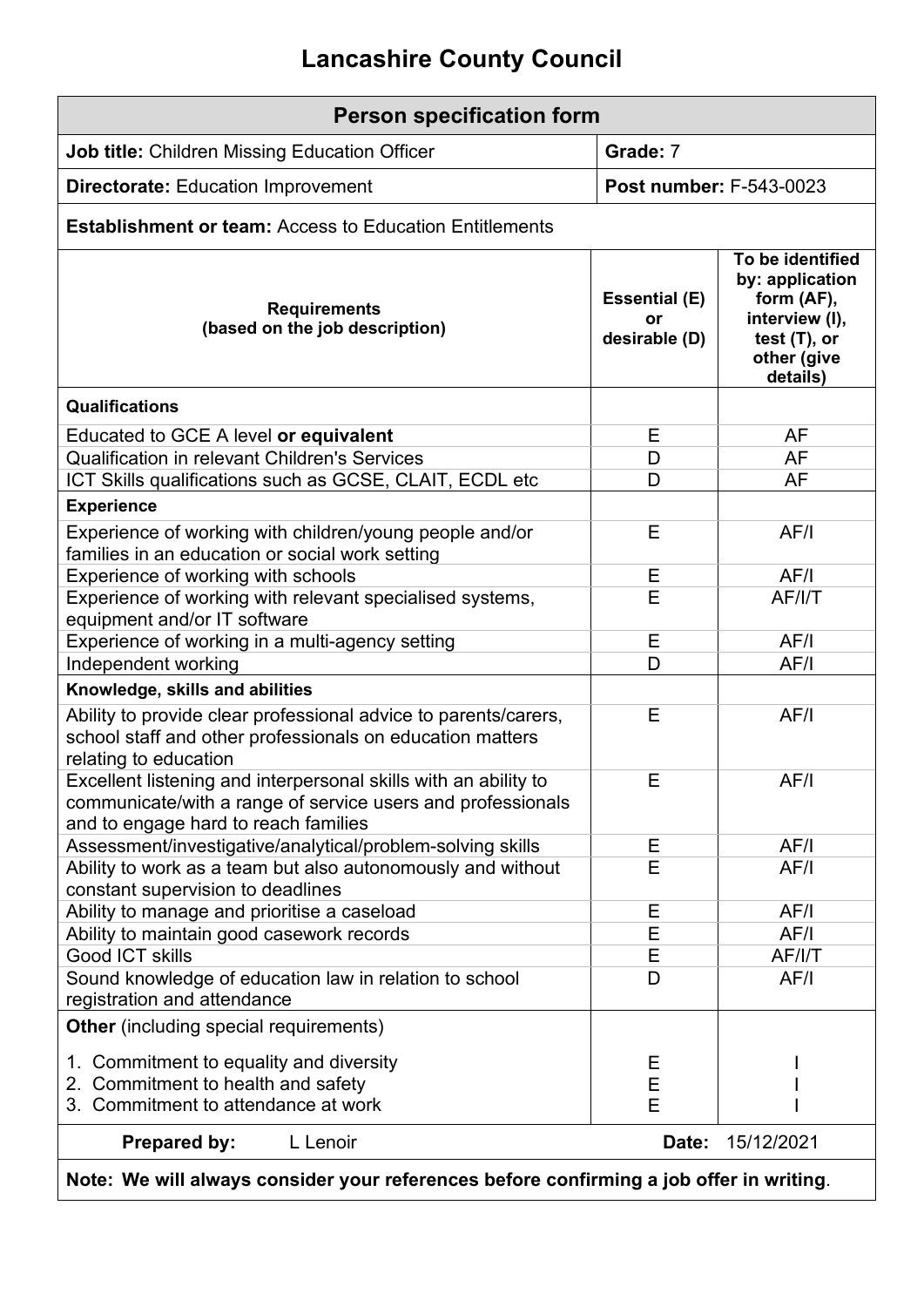#### **PRE-EMPLOYMENT RISK IDENTIFICATION FORM (R.I.F.)**

(NB Completion of this form does not fulfill the requirement to undertake a general risk assessment under the management Health and Safety at Work Regulations 1999)

A Pre-employment Risk Identification Form must be completed by the Headteacher/Head of Service/Line Manager. If any assistance is required in completing this form, please contact the Health and Safety Team.

This form **must** accompany the Vacancy Authorisation Form (REC1) when requesting clearance to advertise and accompany any referral to the Occupational Health Service for the pre-employment medical clearance of a candidate for appointment.

### **CONFIDENTIAL**

| Team/Establishment                                                                                                    | <b>Access to Education Entitlements</b>   |  |  |  |
|-----------------------------------------------------------------------------------------------------------------------|-------------------------------------------|--|--|--|
| Post/Job title                                                                                                        | <b>Children Missing Education Officer</b> |  |  |  |
| Description of main activities the employee will be required to undertake (or attach job<br>description) see attached |                                           |  |  |  |
|                                                                                                                       |                                           |  |  |  |

Form completed by: (print name) Lorraine Lenoir

#### **A. The job to which this form refers will or may involve one or more of the following activities. (Please indicate YES or NO)**

#### **Managers should note that if any of the following 10 activities are involved, there is an automatic requirement for a pre-employment assessment by Occupational Health and, possibly, for subsequent Health Surveillance.**

|   |                                                                                                                                                                                                                                                                                                                        | <b>YES</b> | <b>NO</b> |
|---|------------------------------------------------------------------------------------------------------------------------------------------------------------------------------------------------------------------------------------------------------------------------------------------------------------------------|------------|-----------|
| 1 | Work at heights (e.g. over 2m from tall step/extension ladders; scaffold towers,<br>roofwork etc).                                                                                                                                                                                                                     |            |           |
| 2 | Work in excessively noisy environments above statutory control limits (Highly<br>unlikely to include examples associated with any office environments. Examples<br>might include use of woodworking machinery, road drilling, masonry cutting etc).                                                                    |            |           |
| 3 | Work in unusual environmental conditions (e.g. where access or egress or free<br>flow of air may be restricted or where there may be a build up of gases, vapours<br>or fumes or the use of breathing apparatus is required).                                                                                          |            |           |
| 4 | Use of hand operated tools and equipment known to be associated with hand<br>arm vibration syndrome (e.g. percussive metalworking tool; rotary handheld tool<br>[not floor polishers]; grinders; percussive hammers and drills etc).                                                                                   |            |           |
| 5 | Driving a heavy goods vehicle, coach, bus or minibus belonging to Lancashire<br>County Council, transporting others in their own vehicle, or regularly transporting<br>more than three other people as part of normal duties.                                                                                          |            |           |
| 6 | Some contact with hazardous substances (e.g. chemicals with an orange<br>warning label indicating: very toxic; toxic; harmful; corrosive; sensitising by<br>inhalation/skin contact; carcinogenic; mutagenic; toxic for reproduction;<br>professional bio/pesticides; organophosphates; gluteraldehyde; latex gloves). |            |           |
| 7 | Prolonged or frequent exposure to machine generated wood dust, or other<br>heavy or excessive concentrations of mineral dust.                                                                                                                                                                                          |            |           |
| 8 | Work with lead or lead-based products (e.g. some paints).                                                                                                                                                                                                                                                              |            |           |